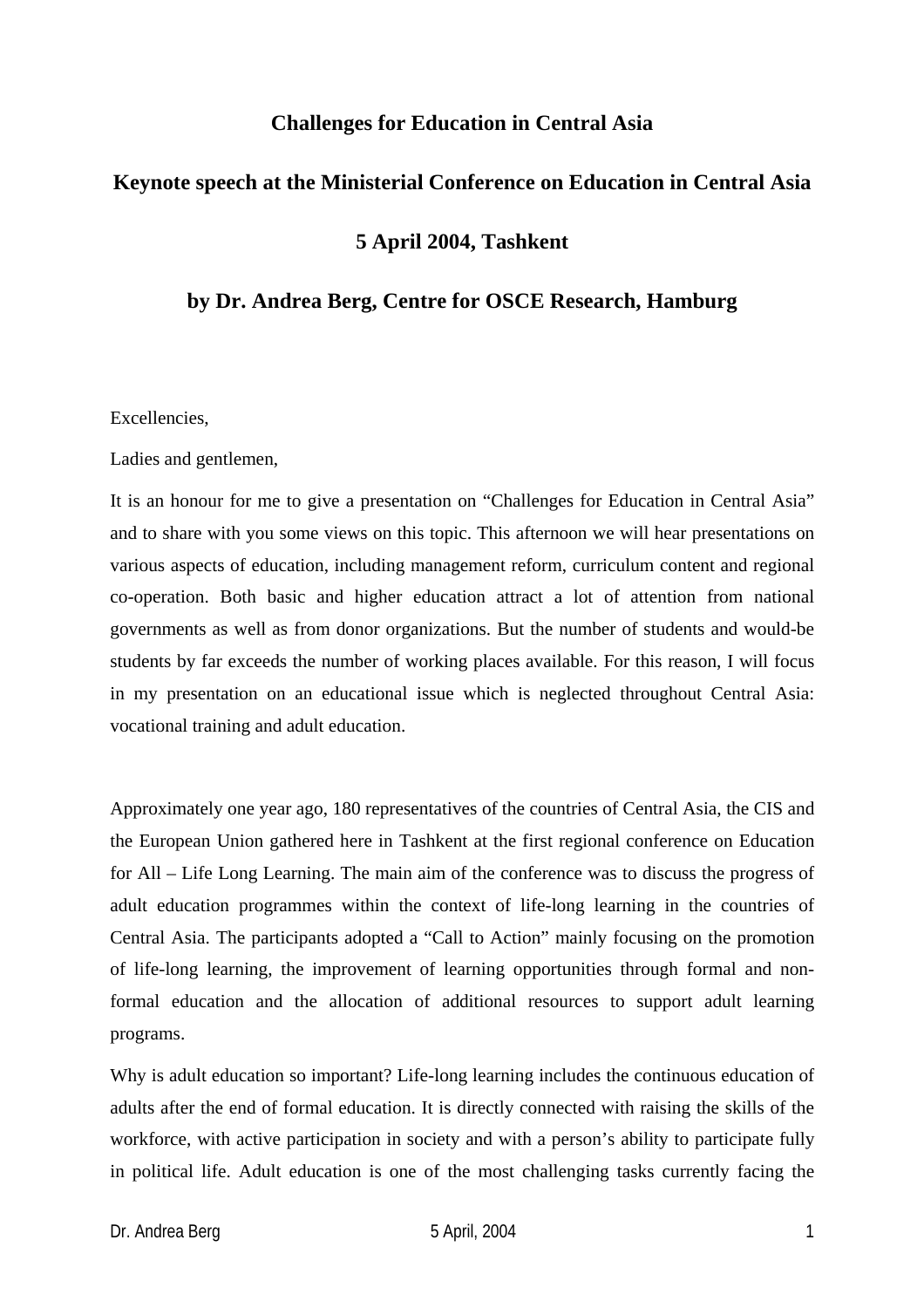countries of Central Asia. The bulk of the population received their school-based education under completely different political, social and economic conditions. They were trained for a future that never appeared. Most of them have had very limited opportunities to modify their skills in line with the new demands. In addition, today's children are usually taught what they need to pass exams, not what they need in real life.

Let us have a look at three current trends characterizing the situation of the adult population in Central Asia:

First, *Unemployment and labour migration:* The economic reforms and structural changes in all five countries have led to an increasing number of people with no regular employment. They generally work as seasonal agricultural labourers or are engaged in labour migration. Hundreds of thousands of workers migrate seasonally from Tajikistan to Russia, from Uzbekistan to Kazakhstan or from Kyrgyzstan to China to earn money. Both men and women gather at the bazaars in the morning to look for jobs as day-labourers. People working in the public sector are not able to cover their living expenses from their official salaries and often need a second job in the informal economy to make ends meet.

The existing education systems do not prepare school-leavers to make a lasting and useful contribution to the economy. There is a wide gap between the needs of the market and the skills taught at schools. As a consequence, young people often find it difficult to get work. This lost generation represents a serious potential source of conflict. A recent ICG Report on Youth in Central Asia quotes the findings of a researcher who analysed domestic armed conflict between 1950 and 2000 all over the world. He wrote: "…if young people are left with no alternative but unemployment and poverty, they are likely to join a rebellion as an alternative way of generating an income."<sup>1</sup>

Second, *Widening gender gap*: While girls' enrolment in basic and secondary education tends to decline as they get older, the opposite trend can be observed in adult learning. Women show a strong commitment to professional training while men appear to lack interest. Men seem to be rather blind to the connection between ongoing learning and better knowledge on the one hand, and the prospect of a better job and a higher income on the other. Interviews with representatives of local NGOs show some evidence that women adapt more easily to a changing social and economic environment while men are often more attached to traditional

 $\overline{a}$ 

<sup>1</sup> Henrik Urdal: The Devil in Demographics. The Effect of Youth Bulges on Domestic Armed Conflict, 1950-2000, International Peace Research Institute, Oslo.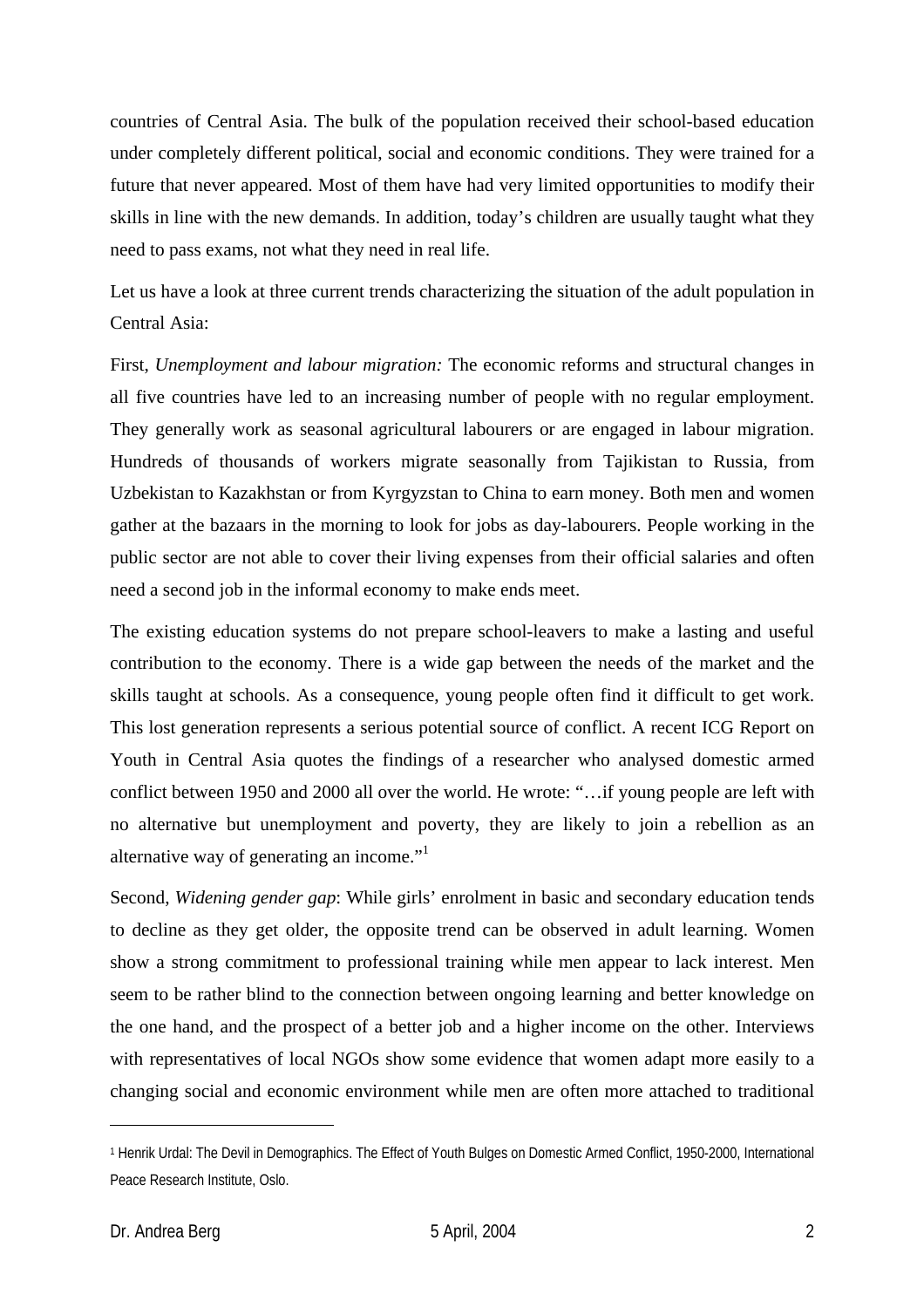role models. For this reason, it is very important to raise awareness among the population that human capital increasingly determines individual and family incomes and that life-long learning is an important mechanism for reducing and preventing poverty.

But we should take into account that the concept of life-long learning collides with gender norms in Central Asia. First of all, men are the breadwinners of the family. Even young boys are already expected to contribute to the household's income. Indeed, child labour is a survival strategy for many families. Higher drop-out rates among boys show that education is considered less important than income-generating activities that do not necessarily require formal schooling. This trend continues when boys become older and set up their own families. It is therefore important not only to focus on girls' access to education but to pay proper attention to the male population, too.

Third, *Increasing illiteracy*: Another alarming trend is the increasing illiteracy of the adult population. Uzbekistan and Turkmenistan have both introduced a new script without offering sufficient courses to help adults to learn it. In addition, the younger generation has a poor knowledge of the Cyrillic script. Thus, they have a very limited ability to read newspapers, fill out official documents or access literature. Bilingual education is a crucial element in raising quality standards and thus in increasing access to global markets – at least in the region of Central Asia.

To summarise these three trends: We see a serious need to bring adult education in Central Asia in line with the needs of the market. A recent World Bank report on education in transition countries states that: "The implications of a market economy for education are radically different from those of a planned economy, but they are fairly easy to see." What are these implications?

First of all it is important to mention that market economies need highly skilled workers at least as much as university graduates. If we take a look at the number of university graduates in all parts of Central Asia, it is evident that nobody is able to offer them employment prospects. One problem is that some professions are much more prestigious than others. While enormous numbers of graduates in law, economics and accounting compete in an already saturated market, there is a lack of highly skilled and qualified farmers, medical personal, office workers, tradesmen, carpenters, plumbers and service personnel for hotels and restaurants. Walking through the bazaars and shops in Central Asia one finds far more imported goods than high-quality local products. Offering training for professions such as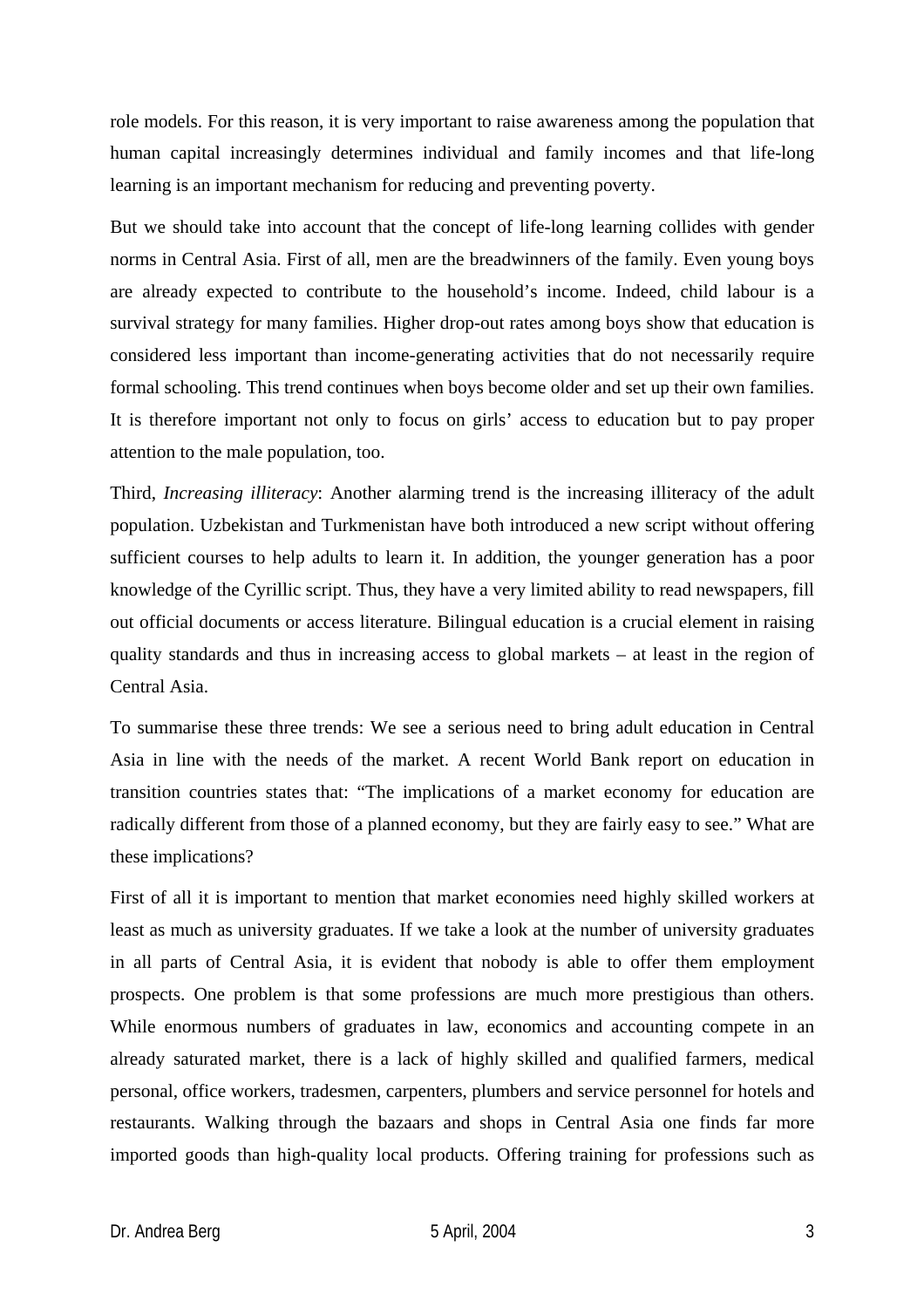those I have mentioned could contribute significantly to the prospects of local entrepreneurs and small and medium-sized enterprises.

Second, it is not enough just to establish professional colleges or vocational training courses. Content matters. Specific skills are required for every type of employment, whether in the public or the private sector, or even in the field of migrant labour. Recently, the lack of communication between enterprises and professional colleges has been reflected in curricula focusing mainly on theoretical rather than applied knowledge. It is therefore possible to speak of a gap between knowledge and abilities. To raise educationalists' awareness of what skills are required by businesses and the market, dialogue between entrepreneurs, consumers and vocational colleges should be strongly encouraged.

Third, ex-cathedra teaching dominates instead of interactive methodologies and practical training. This helps to reinforce the traditional respect for authority and the older generation but hinders youngsters from articulating their wants and needs. In a rapidly changing situation, it is particularly important that the focus of teaching and learning is shifted to solid and useful information, foundation skills such as problem-solving and interpretation, and on how to apply knowledge to unfamiliar problems and to act with greater individual initiative. A broad knowledge base is vital if future workers are to be able to respond flexibly to change and to have the ability to learn in the future.

Fourth, because adult education was poorly developed during the Soviet time many teachers are not used to dealing with adult learners expressing opinions of their own. To cope with this problem, it is of the utmost importance to provide teacher training with a particular focus on interactive methodology. In addition, teachers' motivation should be increased by raising their salaries to an appropriate level.

Fifth, the willingness of the population to invest in education depends to a high degree on the effect education has on job prospects. In Central Asia, it is usual to invest in employment – in other words, in buying a job – rather than in education. Indeed, when seeking a particular position, it is often more important to come from the right family, the right region or to know the right people than to have the right skills for the job. In addition, pay levels frequently bear no relationship to the level of skill and training required to perform a certain job. Real competition for apprenticeship places and for jobs could do a great deal to improve learners' motivation and thus the quality of services and production.